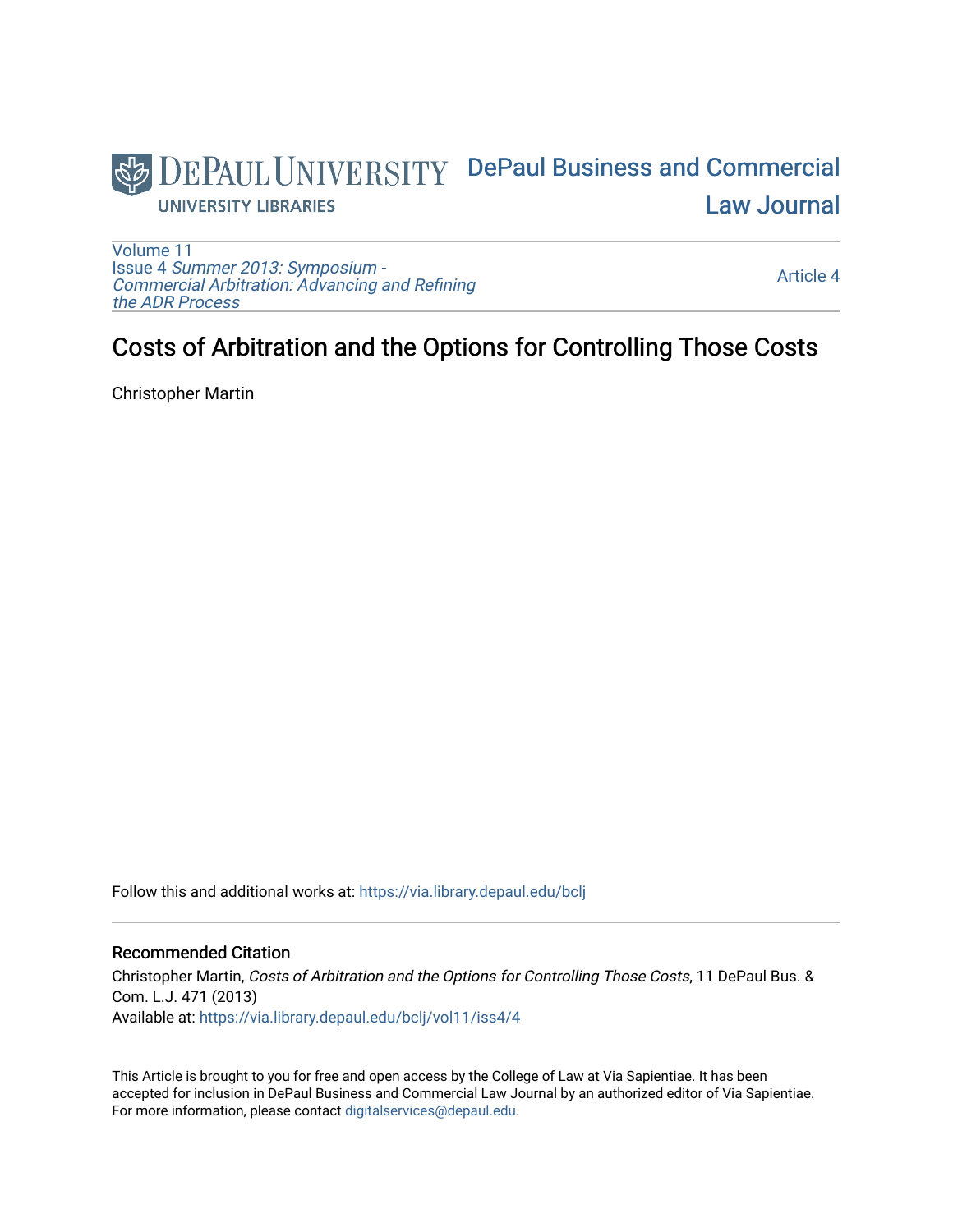#### **Costs of Arbitration and the Options for Controlling Those Costs**

#### *Christopher Martin*

CHRISTOPHER MARTIN: Thank you. Actually, **I** dropped the tag "adjunct" when I came to Northwestern, which is a nice thing. **I** decided I didn't-I liked teaching more than my day **job,** so **I** moved to Northwestern a couple of years ago. Before that, I taught at Notre Dame and before that, Loyola. So I've been doing this for a while. But **I** did practice for fifteen years before getting into teaching full time, and most of it—some in the environmental litigation where we did do some arbitration and also some-the bulk of it in commercial litigation and a lot of it here in Chicago. And **I** am here to talk about costs.

**I'll** tell a quick story related to an arbitration. **I** had a client who had—I won't get into too many details, but she had no money but had started this daycare business with federal grants and all kinds of assistance. And she got herself into some problems, and we decided that arbitration would be the way to go, and so we did.

We set up the arbitration. We did an agreement. We arbitrated it, and we were successful. And to make a long story short, she ended up recovering about \$1.4 million going backwards over several years and saved who knows how much going forward, at least that much going forward.

So anyway, for her, it was the difference between shuttering the doors of the business or continuing on in very nice fashion. So after the arbitration was over, I'm getting hugs and it's a celebration out in the hallway, right? So about three or four days later, I'm back in my office. **My** phone rings, and the receptionist says, "Your client is on line one." And I'm sitting there thinking, "Fantastic, she wants to tell me I'm the world's greatest lawyer once again." So I pick it up, "Hi, Client, how are you?" **A** little silence and then she said, **"I** just got your bill." I'm thinking, "Oh, you're kidding me, after we just got you a great result."

But that's the way clients are. They are very concerned about costs. And in running businesses, they have to be. And **I** think as lawyers, sometimes we're more in tune to the legal arguments and what we're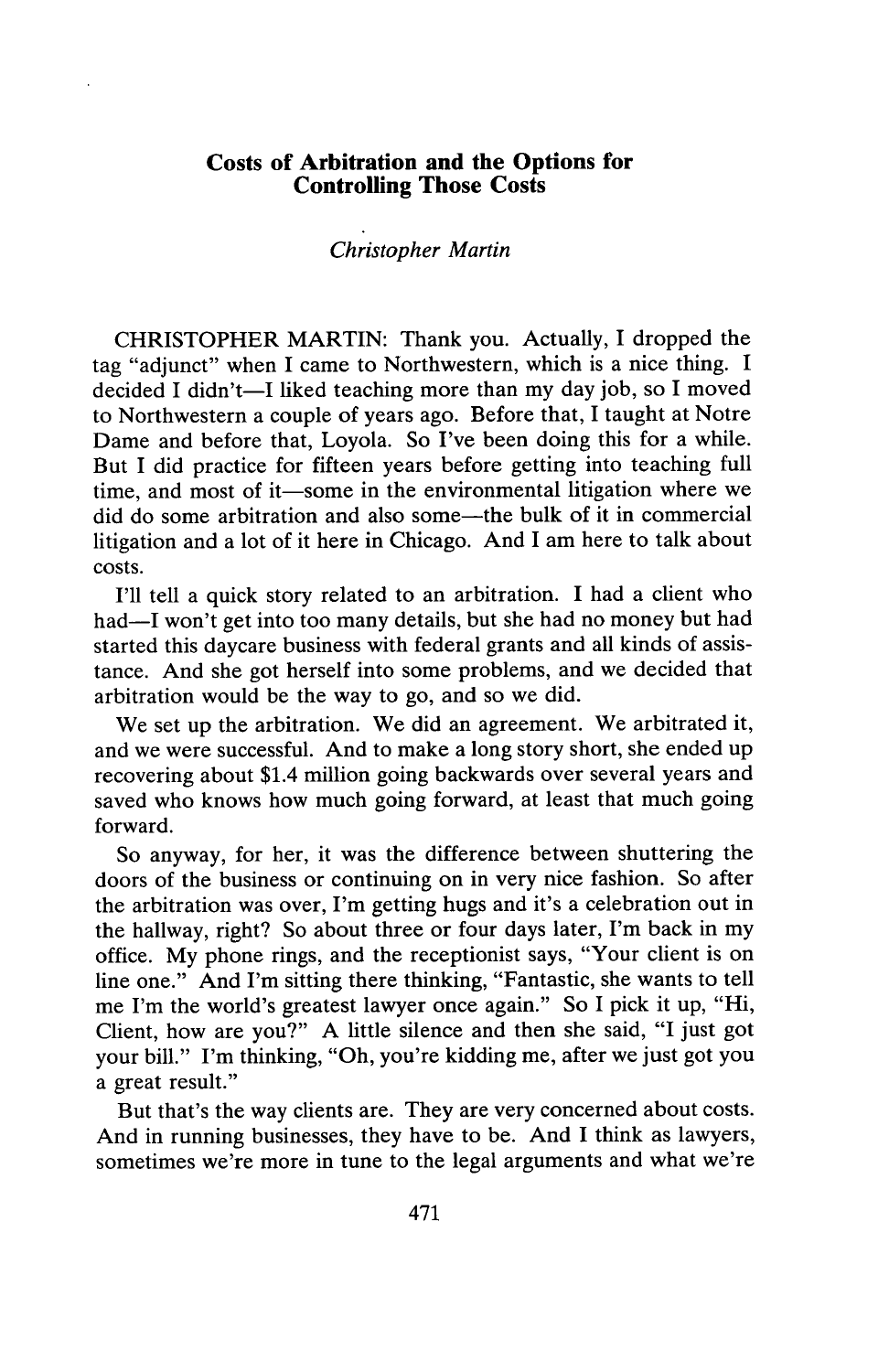trying to do and don't keep in mind the real costs to the businesses and the people that we represent.

And with that said, there are a few causes. There are a few contributors to high costs. One is the cost of arbitration fees themselves. And so most people, the natural reaction is let's go cheap, let's find a cheap arbitrator. But it really depends on the type of client you have and what you're trying to do, okay.

In the big, sophisticated international arbitrations, you need that neutral who is experienced. You'll save more money **by** spending a lot of money on a neutral, or a panel of neutrals, than you will trying to save money on who you hire. But fees are the first important component.

And because of that, I would encourage you as lawyers to do some work in advance. Have a database or a bank of people that you can rely on as third-party neutrals that you can call on for different situations, for small clients who are risking everything, for large corporations. There are different people that fit different needs. And so if you plan in advance, use some of that administrative time that every once in a while you'll bill to your firm. Get that good database. Do some research and find the good people that **you** want to use.

Once you have more experience, you'll know some of these people. You'll have judges who retire and align themselves with **JAMS** or the American Arbitration Association **(AAA)** or someone who you know who they are and you've got the experience with them as judges, and that helps out quite a bit.

The second component is counsel costs, which is the one I got the call on from that one client. Be mindful of that. As attorneys, there's not a lot you can do other than always keeping your client informed of the status of things and getting out regular bills. It seems like a simple thing, but a lot of attorneys don't get their bills out on a regular basis, and instead, the client gets one large **bill** at the end. So there's not something that we can really do to control costs other than the type of work that we do, which we're going to get to in just a second here.

Then as lawyers, here's the thing that we don't normally think about, and it's a huge cost. It's the internal costs and disruptions of the business, okay, particularly depending on the size of the business. Some of them have in-house counsel who can do a lot of work in preparing for an arbitration and do a lot of the things that you need them to do on the inside.

**If** you've got smaller clients, it's often a man or woman who is running the show who's got to stop his or her day and take time out of the day and pull people off of the floor or off of the work site and bring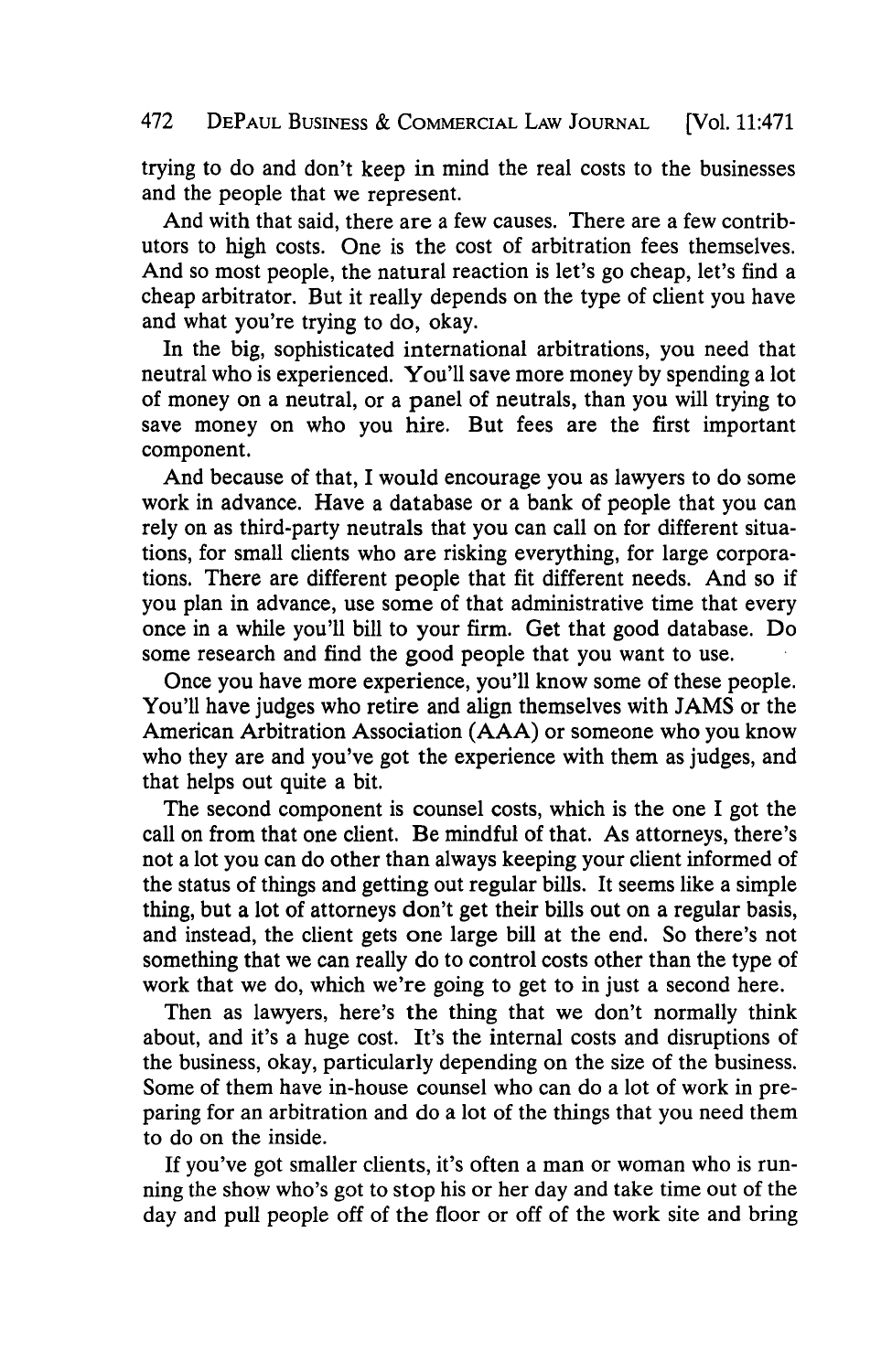## CONTROLLING **THE COSTS** OF ARBITRATION **2013]** 473

them in and do the work, and there's a tremendous cost involved in all of that. And there are ways to control those costs as well.

So the first thing is effective planning. Probably not a shock to you that if you plan well and plan effectively for an arbitration, you can be far more efficient. That starts with the arbitration contract or clause. And I think people have already spoken to that, so I'm not going to spend a lot of time on that because we've got other cost things to cover.

But it's a key part of the initial negotiation of a contract that includes an arbitration clause, and more importantly, if you have parties that decide to arbitrate outside of an established arbitration clause and you already know what the dispute is, planning and doing an effective **job** of putting together that arbitration contract can save all of the parties a ton of money.

The language is incredibly important. You need to define the scope of your arbitration early and completely. This is part of-speaking from this, this is an arbitration that parties have decided to arbitrate after the dispute has arisen. That becomes a complicated process because at that time, there's some animosity that has already started to build up most likely.

And the reasons they've decided to arbitrate could be many. It could be a desire for confidentiality in the process and in the eventual award that you wouldn't get in court. Or it could be a desire to have lower costs, although it's not always guaranteed certainly that you're going to have lower costs **by** using arbitration rather than a traditional litigation.

But it's important for you as lawyers to understand the difference between arbitration and litigation and that you can do a tremendous service for your client **by** setting aside any early animosity in the process and really getting together and putting together an effective and cost-effective agreement moving forward that both sides can live with.

And a lot of the cost issues we're going to talk about are related to—the more cost savings you get in putting together an arbitration, you are potentially taking on more risk. More risk that you're not going to get the information that you would like to have and more risk that you won't have the time or the resources that you need to do the arbitration. But at the same time, there are obviously the benefits that come on the other side of the low costs.

As part of the language in an agreement, parties can agree to limit the award. Or something that I did on many occasions when **I** was doing arbitrations, you can agree in advance that we're going to set a floor and a ceiling. And I don't know-unfortunately, I wasn't able to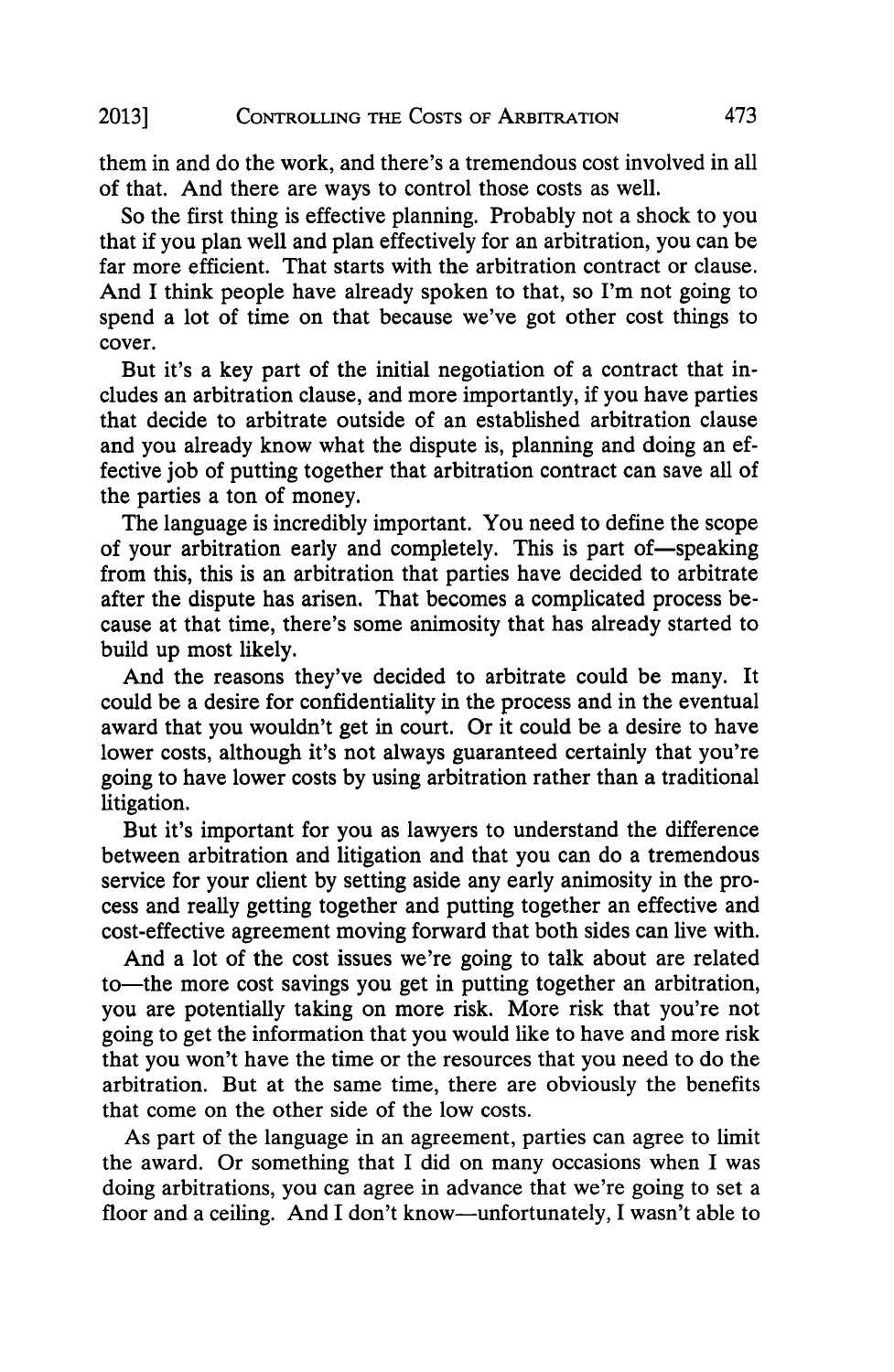be here. **I** had to teach class this morning. **I** wasn't able to be here for the first part. So if other people have covered this, **I** apologize, but you can set a floor and a ceiling.

So in other words, we can have a dispute where I'm suing you for **\$5** million and you're saying, **"I** owe you nothing," right. We can agree in advance to arbitrate and we will cap any award at **\$3** million, but as a minimum, you will recover **\$1** million or something along those lines so that you take out some of the risk of arbitration. I'm not going to walk away from this with nothing, and on the other side, I'm not going to recover everything that **I** can, but I'm going to get something. I'm sorry, from the other side, you're going to say **I** have the potential of walking away without paying anything, but at least here I'm limiting the amount of damages that **I** might have. So things like that can all go into the language in the initial negotiation of the contract.

One of the biggest costs—and you may have touched on this already-associated with arbitration and frankly associated with litigation is discovery. As attorneys, we have this desire to leave no stone unturned, right? We're in the discovery process. We're going to go dig. We're going to do everything we can to find every piece of information that we can possibly use to advance our client's cause. In the litigation setting, you still have to be concerned about costs, and there are costs associated with doing any discovery, but it's all there and available to you. Part of limiting our costs in arbitration is the idea that we're going to limit discovery in some way.

Now, as fledgling attorneys, you're probably thinking, that's good, but I might not get everything that I need, and that's exactly the conundrum that we come across. But depending on the type of dispute that we've got, it may be advantageous to go ahead and say, "Look, both sides are up against the same thing. Let's limit discovery in a way that's sensible, and we'll keep the costs down for both sides."

So how do you do that? You can prohibit requests for admissions where you ask the other side for admissions to certain facts, and instead, get together as parties and see what facts you can stipulate to. That's usually a much more efficient and cost-effective approach of getting admissions.

And admissions are important because then you don't have to establish those things at trial or in the arbitration. So if you can get the other side to admit that it is a business operating in the State of Illinois, you don't have to put on that evidence, right? So we want to get as many admissions as we can, but the process of going through discovery and having them object to the questions that you've asked and all of that can be time consuming. So let's get rid of that and see if we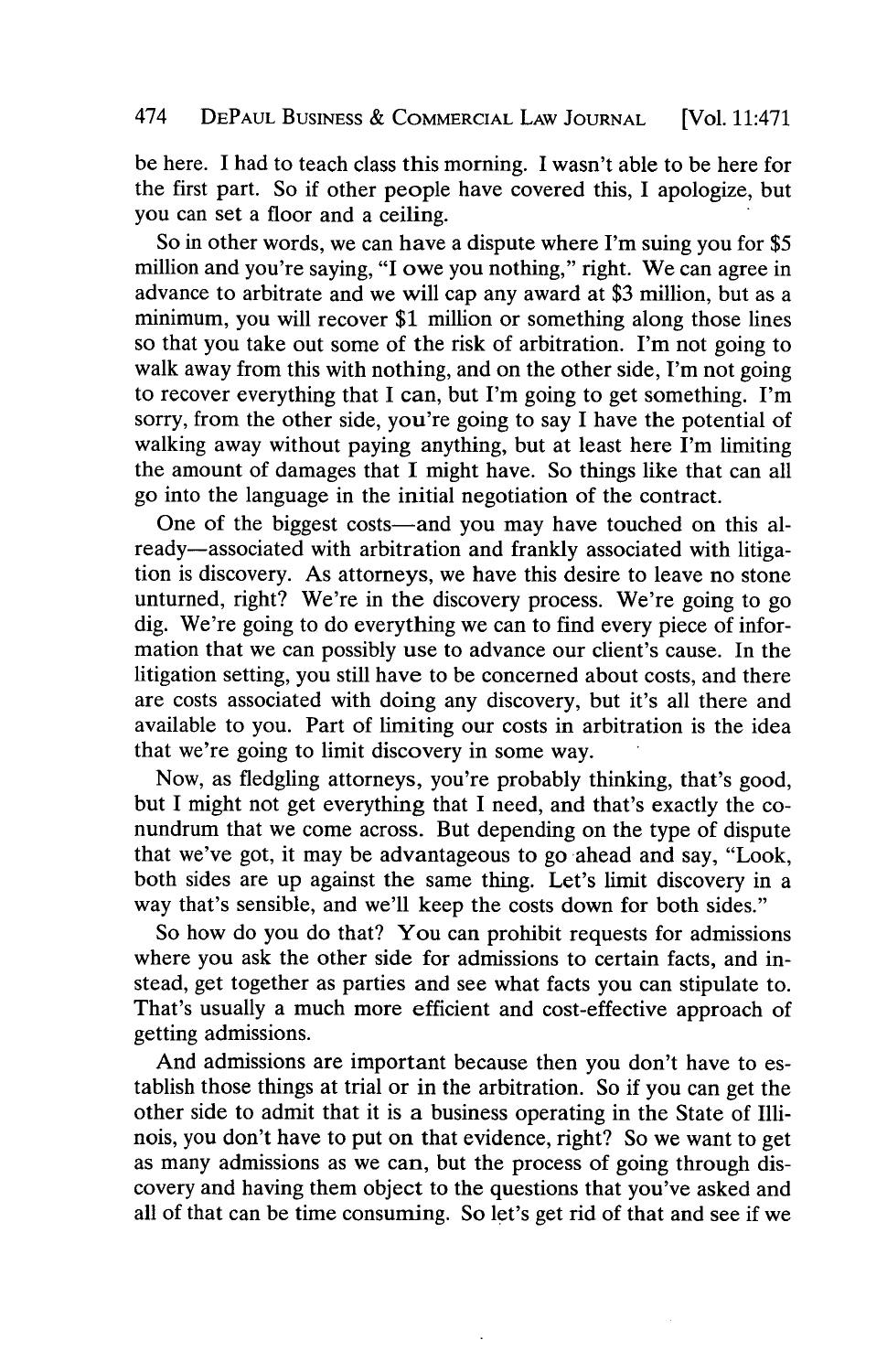#### 2013] CONTROLLING THE COSTS OF ARBITRATION 475

can stipulate to facts to the extent that we can, and that is a far more efficient method of attorneys operating.

Interrogatories. We can prohibit them. We can also limit the number of interrogatories. So a lot of jurisdictions will limit the number of interrogatories, and if you want to go over those, you have to go to the judge and get permission to do that. In arbitration, we can go ahead and decide we're going to limit each side to a certain number of interrogatories, and again, that can help.

Limiting or prohibiting depositions can be a huge cost savings. It's also a huge risk. But depositions are incredibly expensive. Often, people are flying places. So not just in terms of the lawyer preparing and taking the deposition. You've got the cost again of the business of bringing people in to sit for those depositions. You're taking them away from their jobs. You're putting them up in hotel rooms, and all of that is being paid for **by** the client. So if we can limit or prohibit those depositions, then we're saving a lot of money.

And again, making these decisions is based on the case that you've got in front of you. So if it's a business who's got everything riding on it-I win, I stay in business or I lose, I'm out of business-you're going to look at that very different than just a contract dispute that neither side wants to lose, but both sides can afford to lose.

And in that case, you might decide **I** can afford to lose, and **I** want to limit what this is going to cost and the risk involved and the cost, so **I'll** take on a little more risk in the amount of information that **I** might recover. Something that **I** think a lot of lawyers kind of skip over because they just assume that this is a non-starter; you can have a voluntary informal exchange of information. And depending on the relationship you've got with opposing counsel in an arbitration, if you can-if you've got something of a relationship built up and a little bit of trust-you can go ahead and say, "Look, we can both save our clients money **by** informally agreeing to produce these things. You know that I'm going to get a spreadsheet of your sales figures, right? So why don't you just give those to me, and **I** know you're going to get this from me." So you can actually as a lawyer proactively go out there and work with the other side in a cooperative way.

That is not always possible, but it can be. And so **I** would just ask you to think about that in your practice. Sometimes you can get a tremendous amount of information. Kind of like the-similar to the stipulation of facts instead of doing the discovery to have people admit to certain facts.

Limiting document requests and requiring parties to state the materiality of documents is another way. So normally as lawyers, we just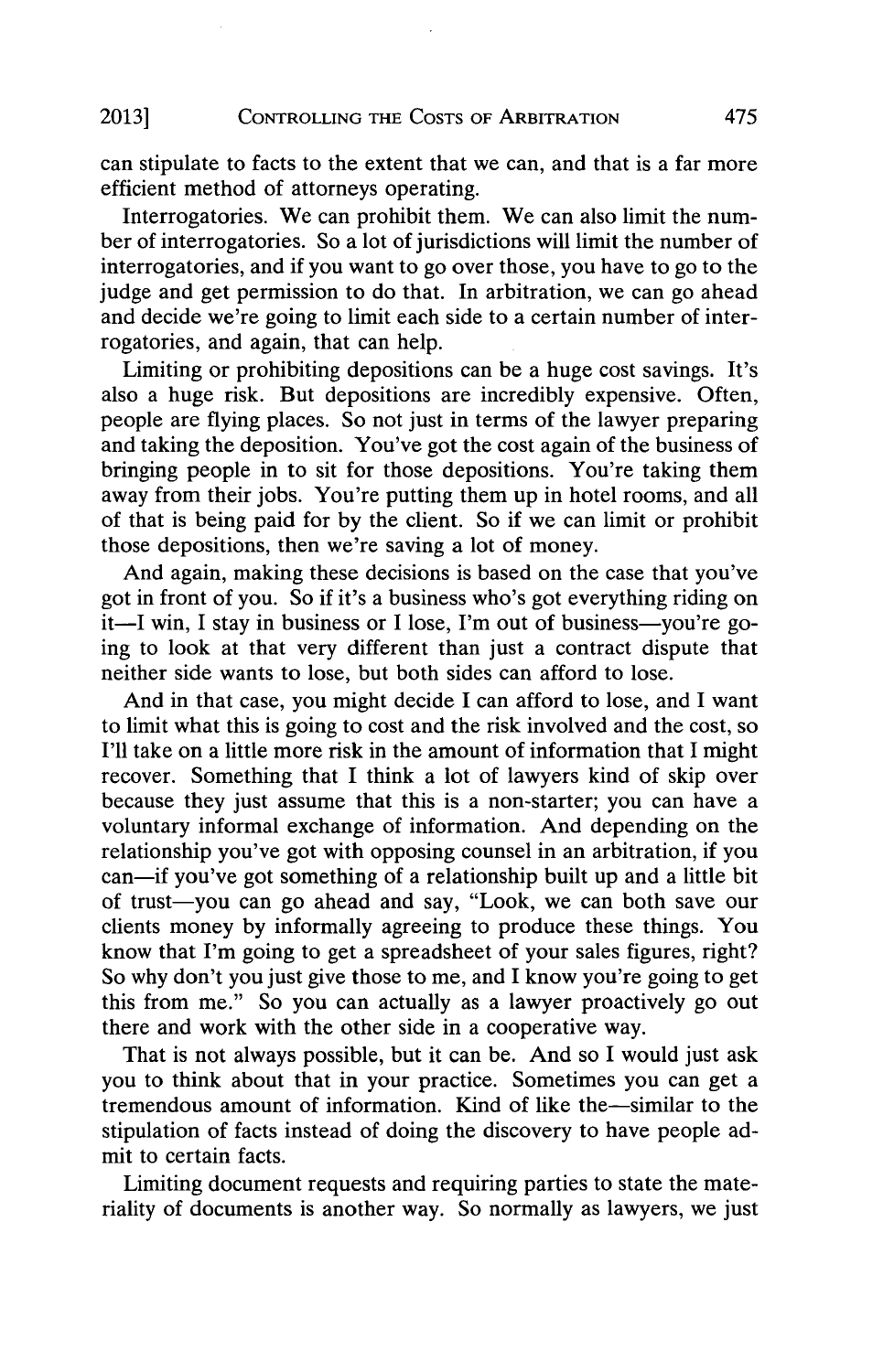#### 476 **DEPAUL BUSINESS &** COMMERCIAL LAw **JOURNAL** [Vol. 11:471

ask for a bunch of documents, and you only have to have some relevance to the action to be able to ask for the documents. So here in an arbitration, instead of just relevance, we can say you can get documents that are material to what we're doing. Big difference between relevant and material. Material goes directly to the dispute that's between the parties.

Now, there's all kinds of issues that are raised **by** electronic discovery and things like that now, and we don't have time to get into all of that. But just be aware that **by** simply limiting production to material documents, you can actually limit the scope of discovery quite a bit.

And then we're going to touch on, in a minute, one of the biggest cost savings-picking your arbitrator or your panel of arbitrators to settle disputes. But in this context of discovery, I cannot tell you how important it is to have a person that both parties trust that you can go to with disputes. Because there are two ways to resolve discovery disputes, and one of the most costly things in litigation or in arbitration is the discovery dispute.

I asked you for this. You didn't give it to me. So now I'm going to spend time to meet and confer. I'm going to put together a ten-page letter telling you why you didn't comply with what I asked you to do. And when you still don't comply, I'm going to file a motion, and then you're going to oppose the motion, and then I'm going to file my reply brief, and we're going to go in for a hearing. And if I can, I'm going to get sanctions against you. That's the way litigation happens.

But if you've got a good neutral—and I've seen judges do this in litigation as well-he will say, "Don't do it, first come to me." **If** you've got a good neutral and you can agree as parties that we are going to jump on the phone and do a conference call and get together with that neutral and just informally say, "Look, I asked them for these documents. He said they don't exist, and there's no possible way they don't exist. I've got to get these documents." Let the other person say their piece and have someone who can make the call in an informal way.

You can save your clients a tremendous amount of money. And here's the secret to this whole thing. You'll probably end up at the exact same result that you would have had if you had gone through a motion process. Judges and retired judges and people who are very good at what they do as arbitrators-you're not going to pull too many fast ones on them.

So they'll know. As soon as they hear the two sides-this is my problem, this is my response-they're going to know, and they can make an informed decision. Again, there's a little bit of risk involved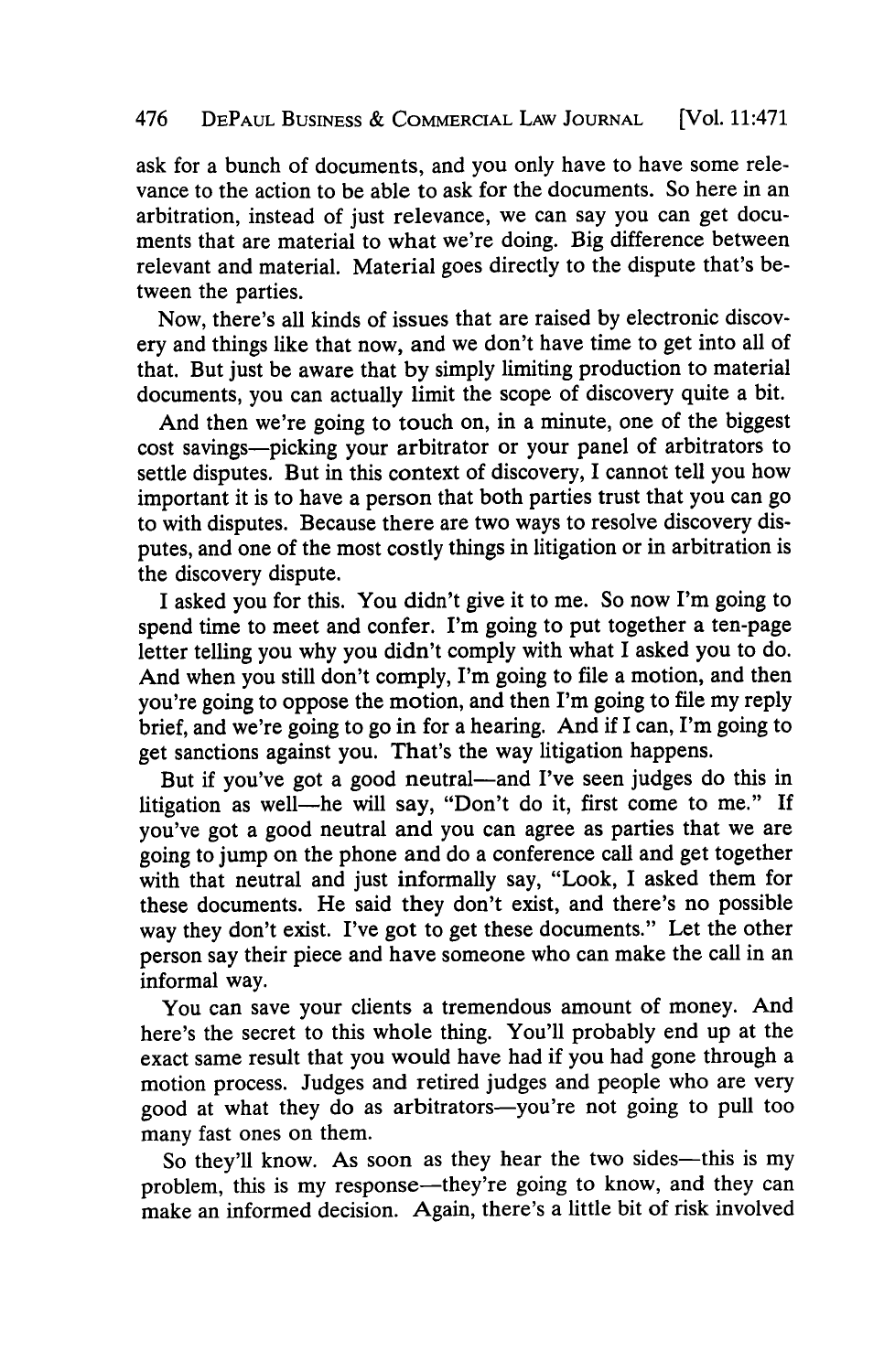in doing that. But there's a huge upside in terms of the cost savings because discovery is incredibly expensive.

Okay. So now some cost savings during an active arbitration. **I** came in during the last speaker who mentioned the biggest cost saving you can have is to settle your dispute. He was touching on that. Arbitration actually is an excellent tool for putting pressure on the parties to get to an agreement. **A** big part of that is the cost involved. Some of it is the risk.

"If we settle this, I'm not getting everything I want, but I'm getting enough." The other side will say, "I'm not paying as little as I want, but I've got certainty in what I'm doing." But a lot of times, it's really hard to get the parties to that point, and arbitration can be an excellent tool to get there.

So we want to encourage the settlement process, but at the same time, if we don't settle and we get to the arbitration, there are things that we can do in the arbitration that hopefully we've covered in the arbitration agreement. And you can always agree to things as you move through the process, but hopefully we covered some of these things already in the agreement.

One of them is time limits. And again, depending on the complexity of the problem, if we can limit the amount of time that we spend in front of an arbitrator, we're limiting the amount of fees that we're paying to the arbitrator. We're limiting the amount of fees the clients are paying to their outside counsel who are representing them, and we're limiting the amount of time that the witnesses and the people that are involved have to be pulled away from their jobs to both prepare and testify.

So there's something that's called a chess clock approach. So you can agree we're going to have one day for each side. This is assuming that we've got two parties. We've got one day and a total of six hours with our arbitrator. You get three hours, I get three hours, and it's literally like playing chess where you hit the clock. So whether you're examining witnesses or cross-examining witnesses, both sides will get the same amount of time.

And if you do that and you limit the time, then we've got some certainty on how long this thing's going to go. We got certainty before we even get there on how long this thing's going to last and what it would cost. Use of fast track, which you probably already talked about today, again, has big risks but big cost savings. **A** lot of fast track has to do with a very truncated schedule, very truncated discovery or elimination of a lot of discovery tools, but you can get to where you're going fast.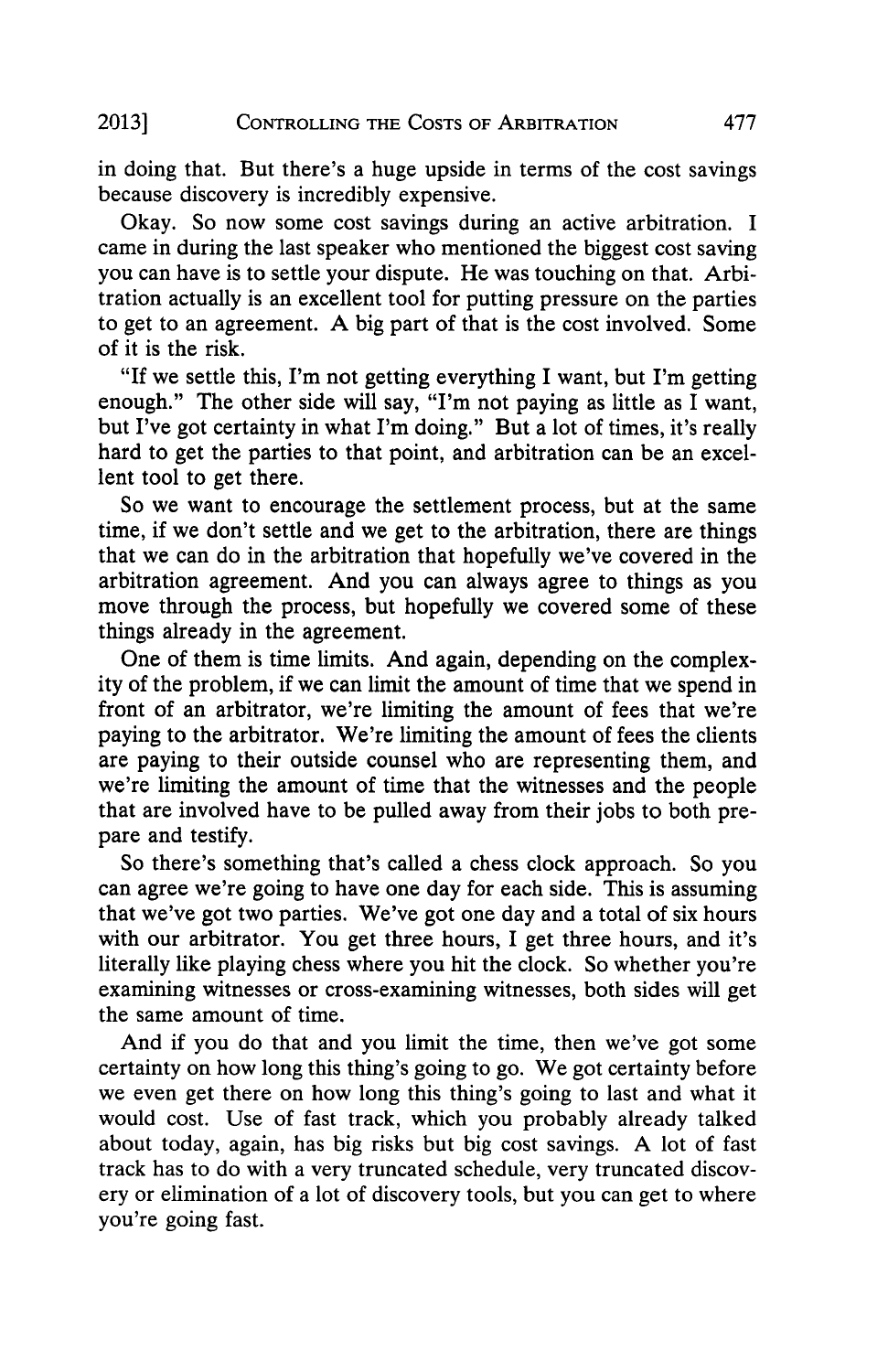### **478 DEPAUL BUSINESS & COMMERCIAL LAW JOURNAL** [Vol. 11:471

Just as an aside, you know, once you get out there and practice, one thing you'll find about clients that I've found fascinating over the years, they will say, "I want you to fight, fight, fight, fight, fight, fight," right? When they actually get into a room somewhere and they just get to say their piece, they get someone to listen to them about what their grievance is, and they're fine. Even if they lose, they say, "You know what, **I** had my day."

You'll find this when you go to settlement conferences with judges. You'll be just a week or two before trial or maybe even the same day of trial, and the judge will say, "Let's bring everyone into my chambers, we're going to try and see if we can take one last crack in resolving this." **A** lot of times your client will say their piece, the judge will say, "I hear what you're saying, **I** am empathetic, but you know what, legally you're going to end up losing this case," and the client is fine.

And you know, I'm convinced that a lot of it is not—it's not the determination of the judge. The chance that I at least got to say what's on my mind, and then someone told me what the result is going to be. And so arbitration can be used in the same way. Sometimes it's the opportunity for them to get there and just simply state their case, and that makes them happy. And when that's the case, if you have a client that you feel just wants their day in court, **by** all means use fast track. Get there as fast as you can.

Remember that the other side is limited as well. You have risks in the amount of discovery that you can take and other things. The other side is faced with those same risks, okay. Sometimes we make litigation and disputes more difficult than they need to be.

Once you have a little bit of experience, you can start to get a sense of where this thing really should go, and sometimes your clients won't let it go there. You'll tell your client, "This has got to settle. You don't have a great position. There's a lot of risk involved. Let's just settle this and move on." But they don't want to, right?

I never did family law, but **I** always thought that family law is kind of like that. I've talked to family law attorneys, and they will tell you that the parties hate each other. So one will say, "Fight, go make their life miserable. Tell me all the details." That attorney can usually tell the client where this thing's going to end up at that first meeting. We're going to divide the property this way. You'll get visitation rights to the kids here and here and here. They can do it at the first meeting, but instead we're going to fight for a year and run up the fees. And so when you have a client who you sense just wants that day in court, fast track can be an excellent way to save them some money.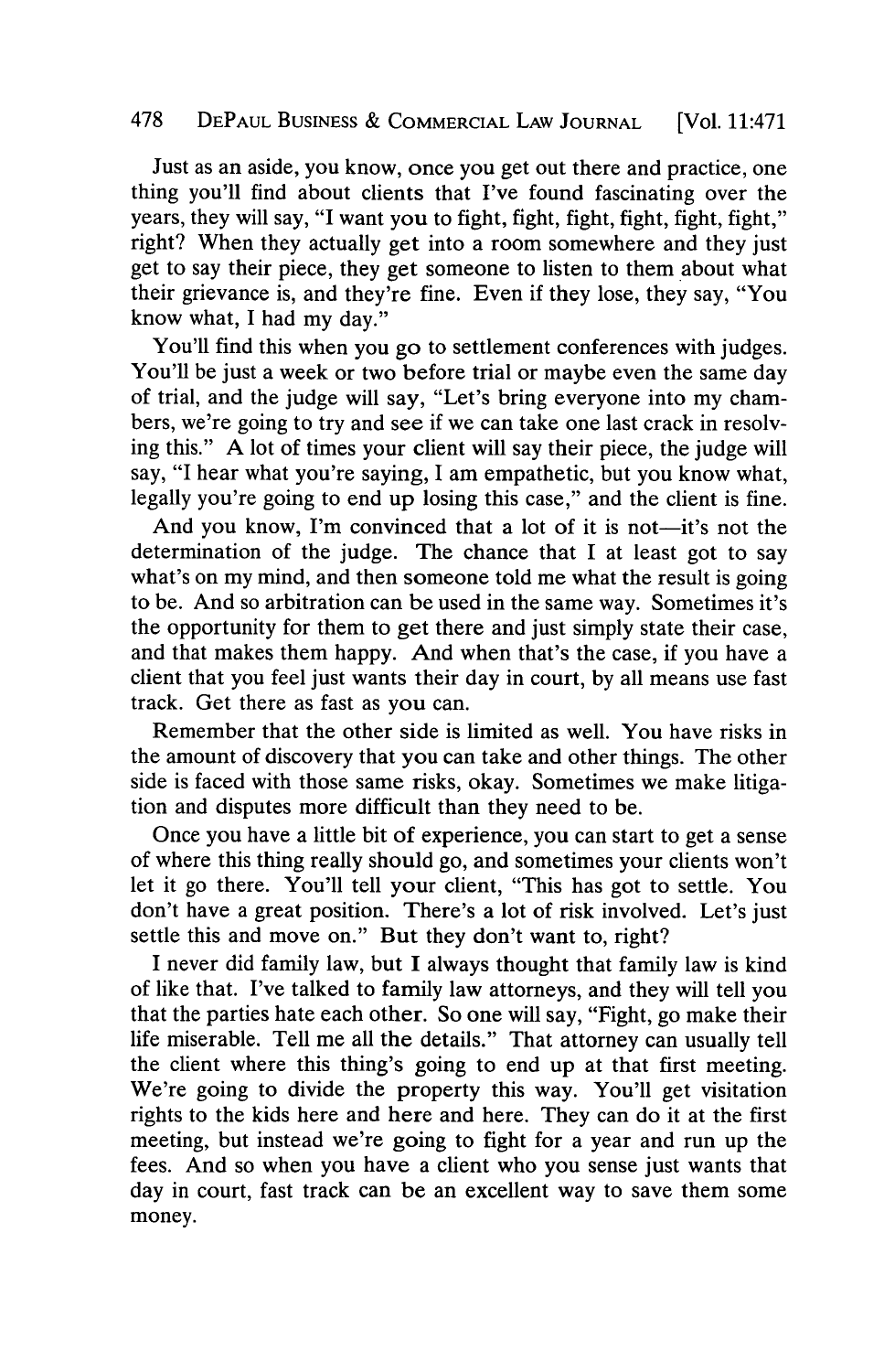Okay, getting back to arbitrators really quick, in the arbitration process-and this goes before you get there, but if you've made the right decisions on choosing someone, this is one of the biggest, next to discovery, this might be the biggest cost savings of all. **If** you get a neutral or an arbitrator who has great case management skills, they will keep things on track, they will get you in and out, and they will manage what's going on in front of them in a way that won't let the arbitration get out of control. And that will save you a ton of money. It will save your client a ton of money.

And again, that same person, going back to discovery, might be one of these people that will bring the parties together on a teleconference and resolve disputes quickly. Give me thirty minutes, tell me what's on your mind, and **I** will tell you who wins the discovery dispute. That's the kind of arbitrator that you want in terms of costeffectiveness.

Early establishment of all of the parameters of the arbitration will save you a lot of money in the arbitration process. So, specifically and clearly setting what the issues are, the claims, the defenses, all of that stuff-that's all in the pre-arbitration agreement that you've entered into either in the initial contract between the parties or as a result of the dispute that's going on.

Again, I would encourage you to use that. If you've got good arbitrators, use them in the same way that you might use a judge. So you may very well say, "Look, we're a month out from arbitration, why don't we get the parties and see if we can meet with them similar to a settlement conference and kind of informally mediate this thing."

Maybe we can just resolve this through a mediation. It's always great when the attorneys can go back and forth and informally do this, but sometimes that third party can really help, particularly when you've got one of those clients that wants to get in there and make their case. That mediation or pre-arbitration conference can prevent you from even getting to the arbitration, and that saves a lot of money.

And finally, in the arbitration, there are things that you can do particularly with technology now that you couldn't do several years ago. You can have witnesses appear via Skype or some other teleconference program. So instead of flying someone in from Philadelphia, they sit at their desk, open up their laptop, and can appear and be examined and cross-examined for much less money. So use technol**ogy** to the best that you can in an arbitration process, and you'll save money that way.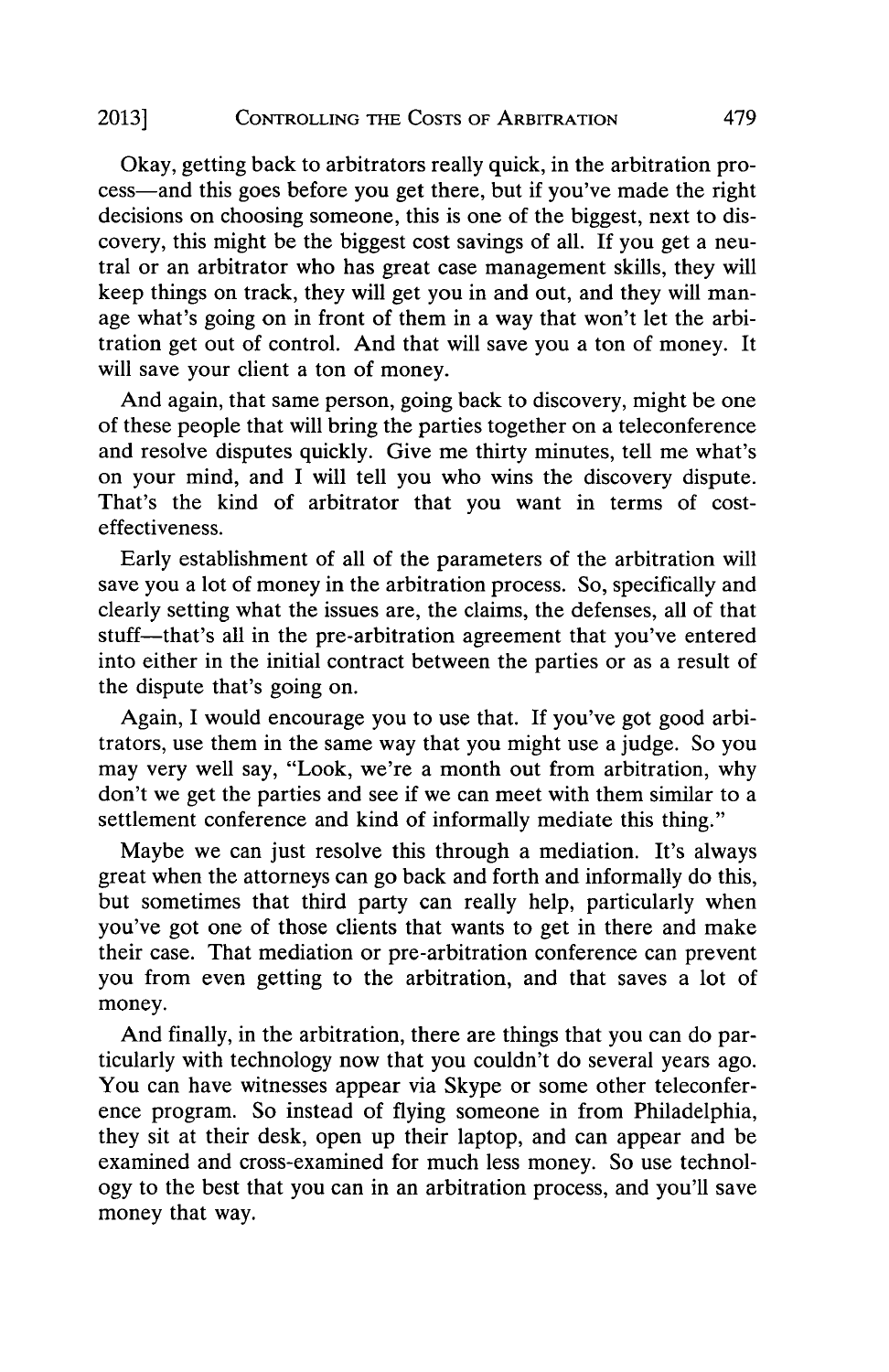#### 480 **DEPAUL BUSINESS & COMMERCIAL LAw JOURNAL** [Vol. 11:471

In addition you can, again with risks involved, agree to written expert statements, "You need your expert, **I'll** get my expert, and we'll just enter in their statements." You don't get a chance to cross-examine them, but you know what they're going to say. And so that can be a way that you can decide to save some money in the arbitration process itself. For arbitrators, if we've got actual arbitrators in here, there are lots of options that you can follow to get some cost savings for both sides, including offering a lot of options. I think what the parties want more than anything else are multiple options. How can we get to the end game?

And all of these things will be on kind of a sliding continuum where it's more expensive, less risk, and kind of go the other direction where you'll have more risk but less expense. But you want the arbitrator to give you lots of options, which also, incidentally, can be a great marketing tool for arbitrators.

So when you have a website where people can jump on and they see that they're going to have—they can meet with you and have lots of options for getting to the end game. **I** think that's a positive all the way around. Publishing rules early to the parties. Having just absolutely transparent rules on what's going to happen is extremely important. And setting and following strict deadlines could not be any more important.

**I** was out in California first for about four or five years before **I** moved back to Chicago and Cook County. It's maddening when you get back here because it's just a different culture. Here, when you serve somebody with discovery, you basically—with a lot of it, you get nothing back. And then you wait a couple of weeks, and then you have to go to court and say they haven't given me any discovery. The judge asks, "Have you served the answers yet?" "No, your Honor, I've just been busy." "Okay, serve them the answers." In California, you will get killed for doing that, but here you don't.

So in an arbitration setting, you want that arbitrator who will set deadlines and be very strict with them because that will save you, provided you are diligent in the work that you do, which I'm sure you will be-that will save your client a lot of money.

And then for arbitrators and for places like **JAMS** and **AAA,** they just require training and process management, and really training and a commitment to cost savings for the parties. Develop an understanding of the same problems that we, as attorneys, need to understand. This is incredibly important.

So that is a whirlwind talk about different ways that you can save money or ways to think about being efficient in an arbitration. When